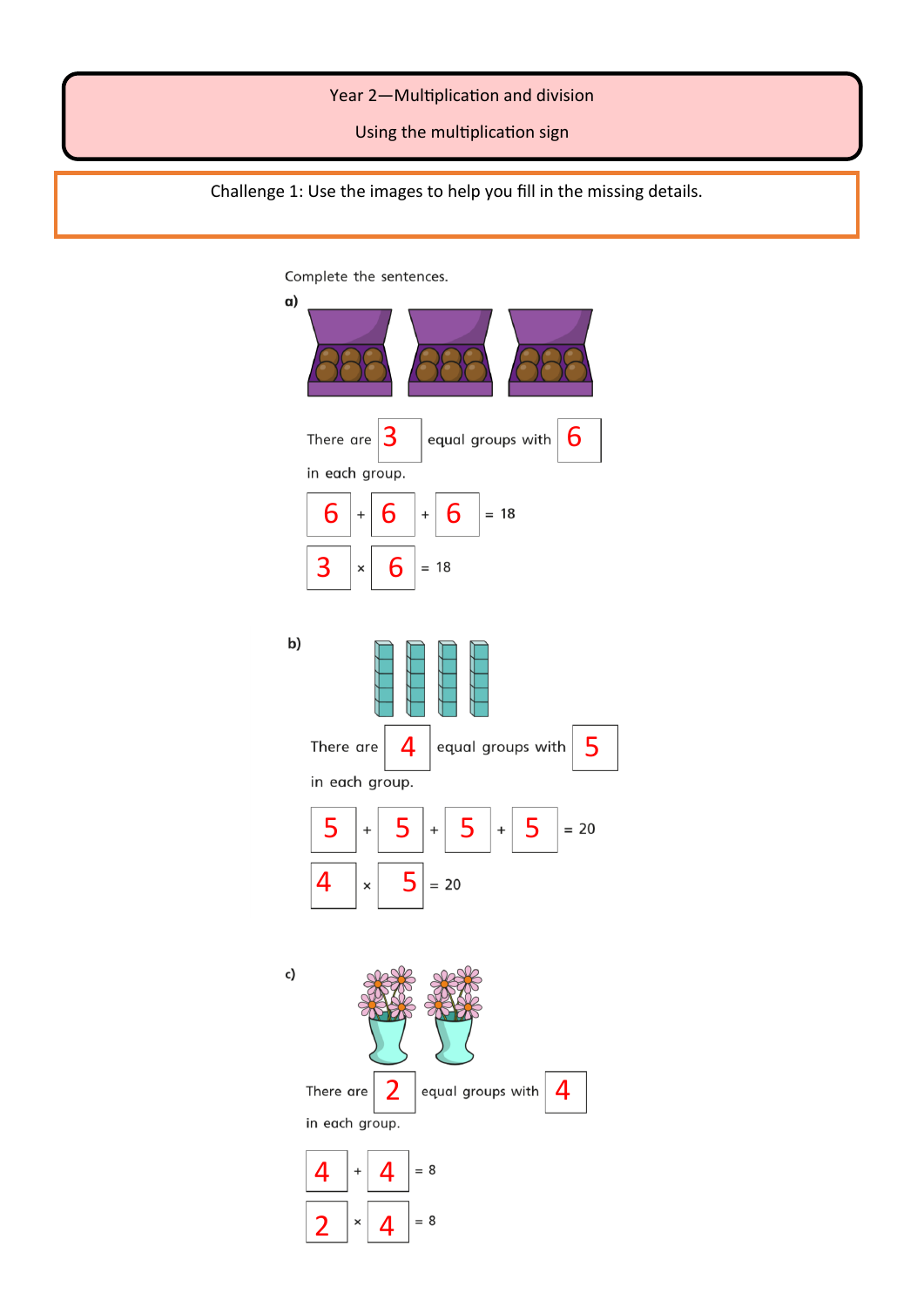Challenge 2 Using your knowledge of the relationship between repeated addition and multiplication. Fill in the missing details.

## Complete the table.

The first one has been done for you.

| <b>Addition</b>     | <b>Multiplication</b> |
|---------------------|-----------------------|
| $2 + 2 + 2 + 2$     | $4 \times 2$          |
| $5 + 5 + 5$         | 3x5                   |
| $3 + 3 + 3 + 3 + 3$ | 5x3                   |
| $10 + 10$           | $2 \times 10$         |

Challenge 3 : Work out the addition and multiplication sentences that could give you the total.

(This activity is similar to Mo and his cans. You might want to use counting equipment to help you experiment with group sizes.

The total is 16 What could the addition and multiplication be? Examples include:  $4 + 4 + 4 + 4$  4 x 4  $8 + 8$  2 x 8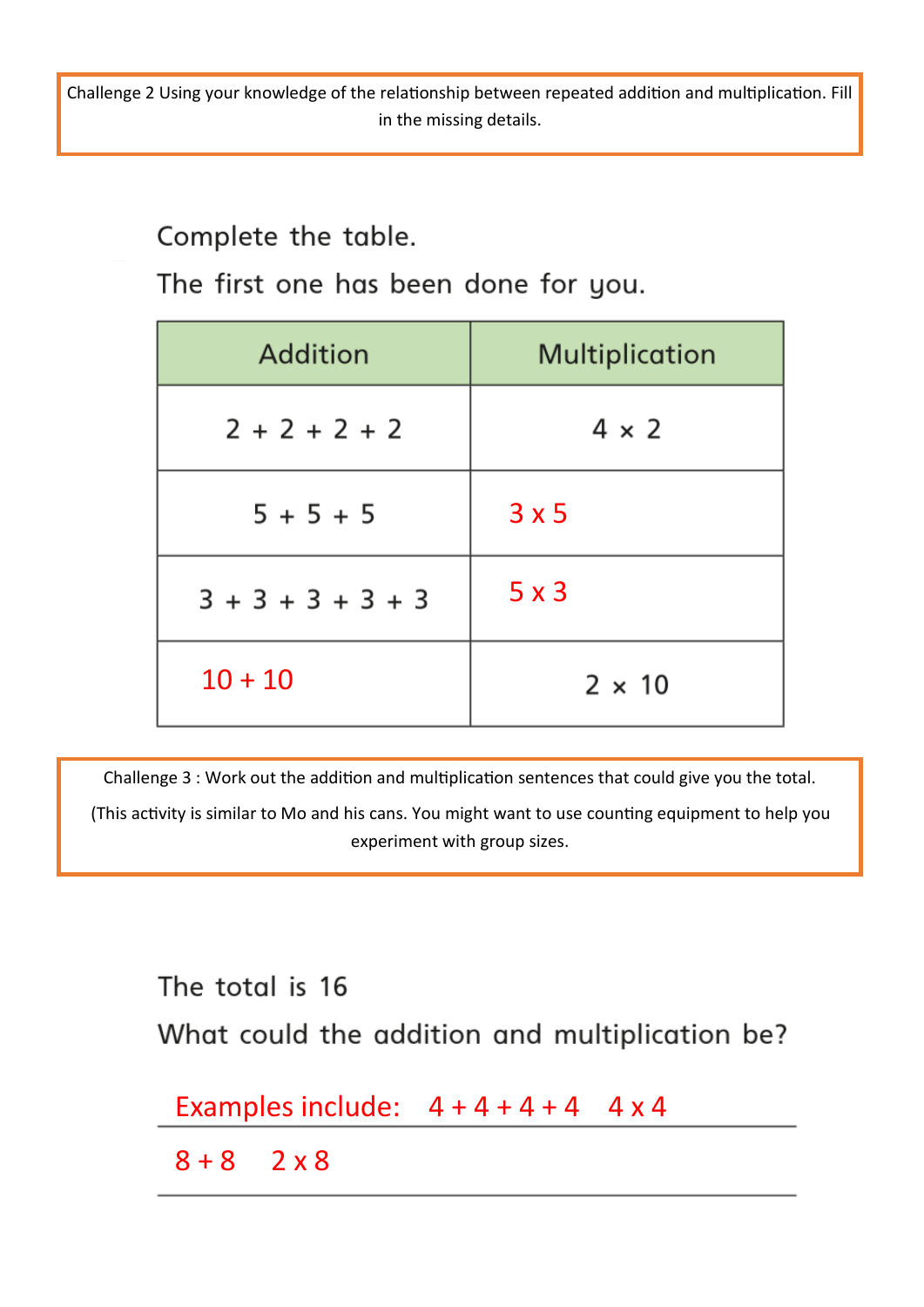Using arrays

# How many pears are there?  $x(x)$  $\begin{array}{|c|c|c|c|c|c|}\hline \textbf{5} & ^{\ast} & \textbf{5} & ^{\ast} & \textbf{15} \ \hline \end{array}$  $5$   $|$   $\times$   $|$  3  $|$  =  $|$  15 15 There are pears. How many stars are there? \* \* \* \* \* \* \* \* \* \* \* \* \* 6  $|$   $\frac{1}{6}$   $|$   $\frac{1}{2}$ 6  $|x|2| = 12$ 12 There are stars.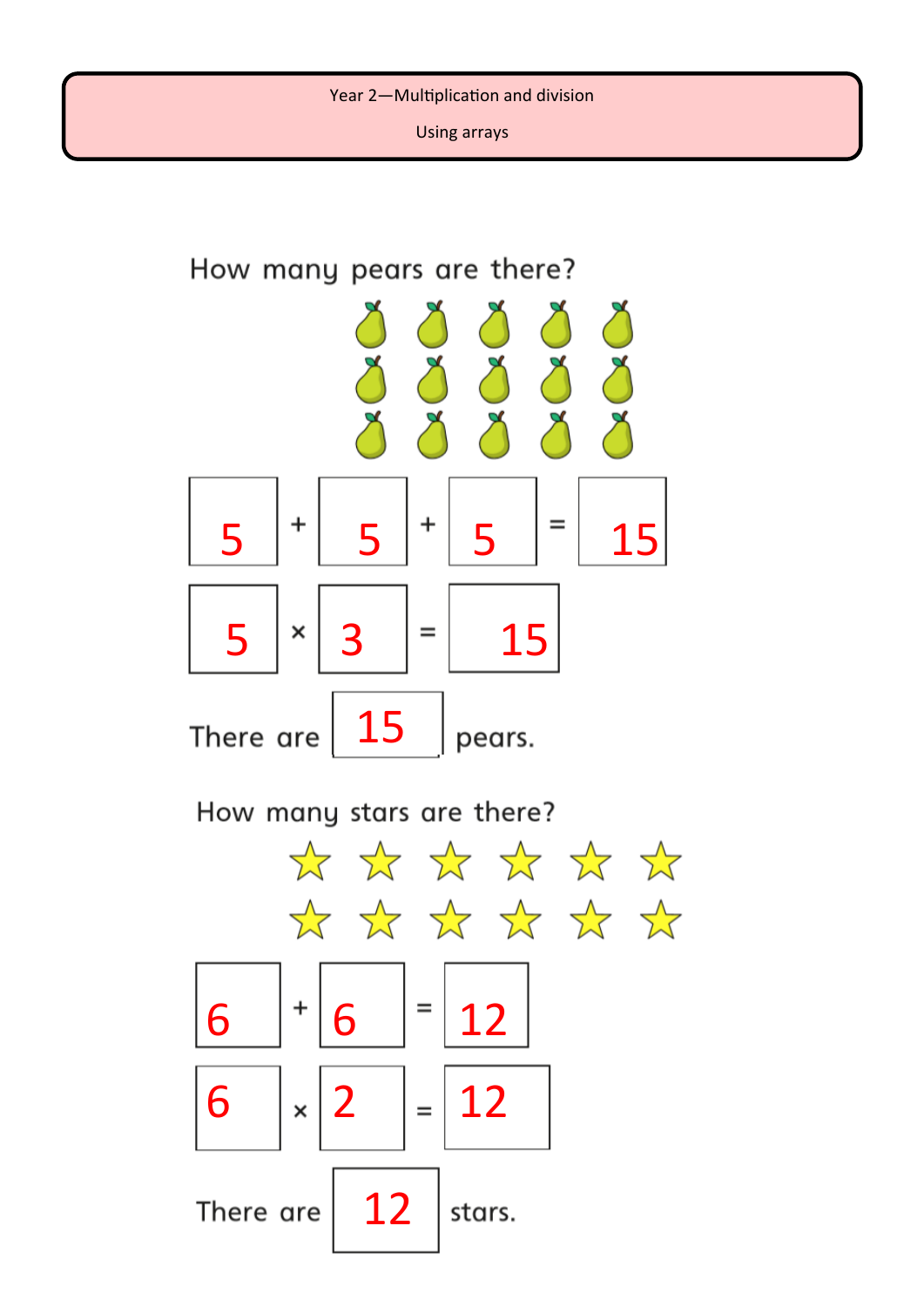Draw an array to show  $7 \times 3$ Complete the number sentence.



Challenge 3 : Use the image to fill in the missing details. What did you discover?

Write two additions and two multiplications for the array.



What do you notice?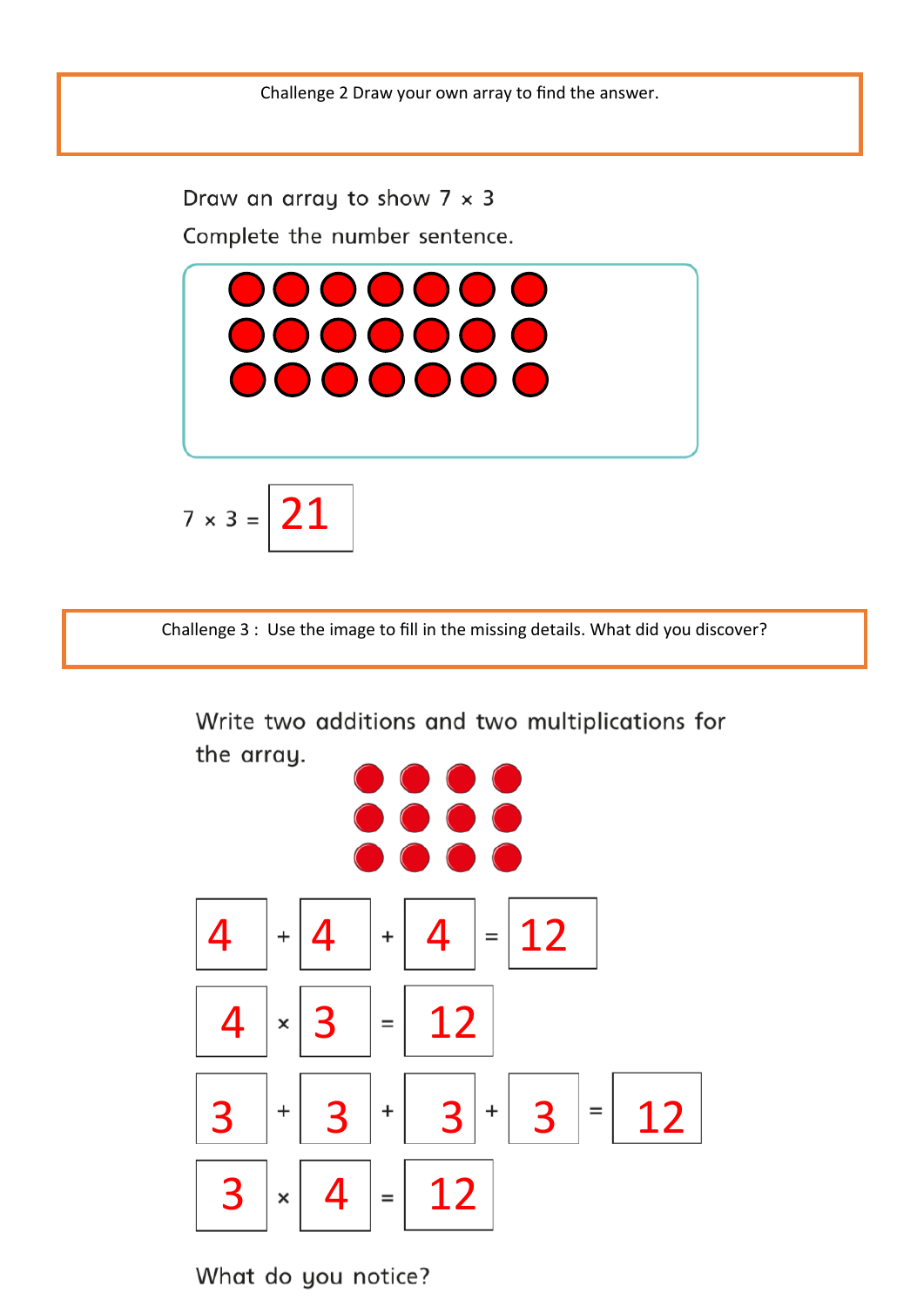Write two multiplications for this array.



Challenge 4 : Use what we learnt with Annie and her cans to help you draw three arrays.

## Draw three different arrays to show 12

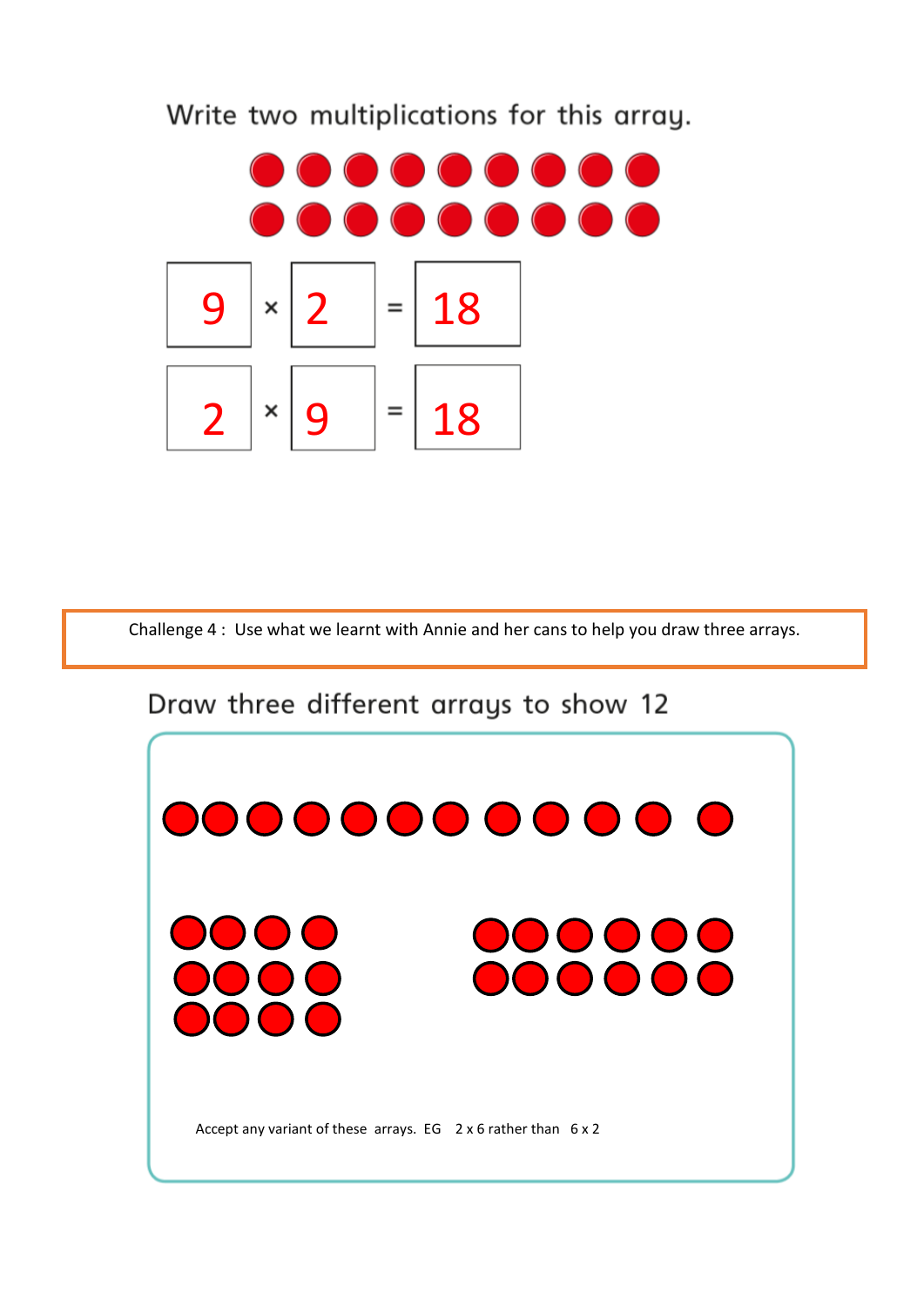### Year 2—Multiplication and division

2 times table

Challenge 1: Use the images to help you fill in the missing details.



 $4 | \times | 2 | = | 8$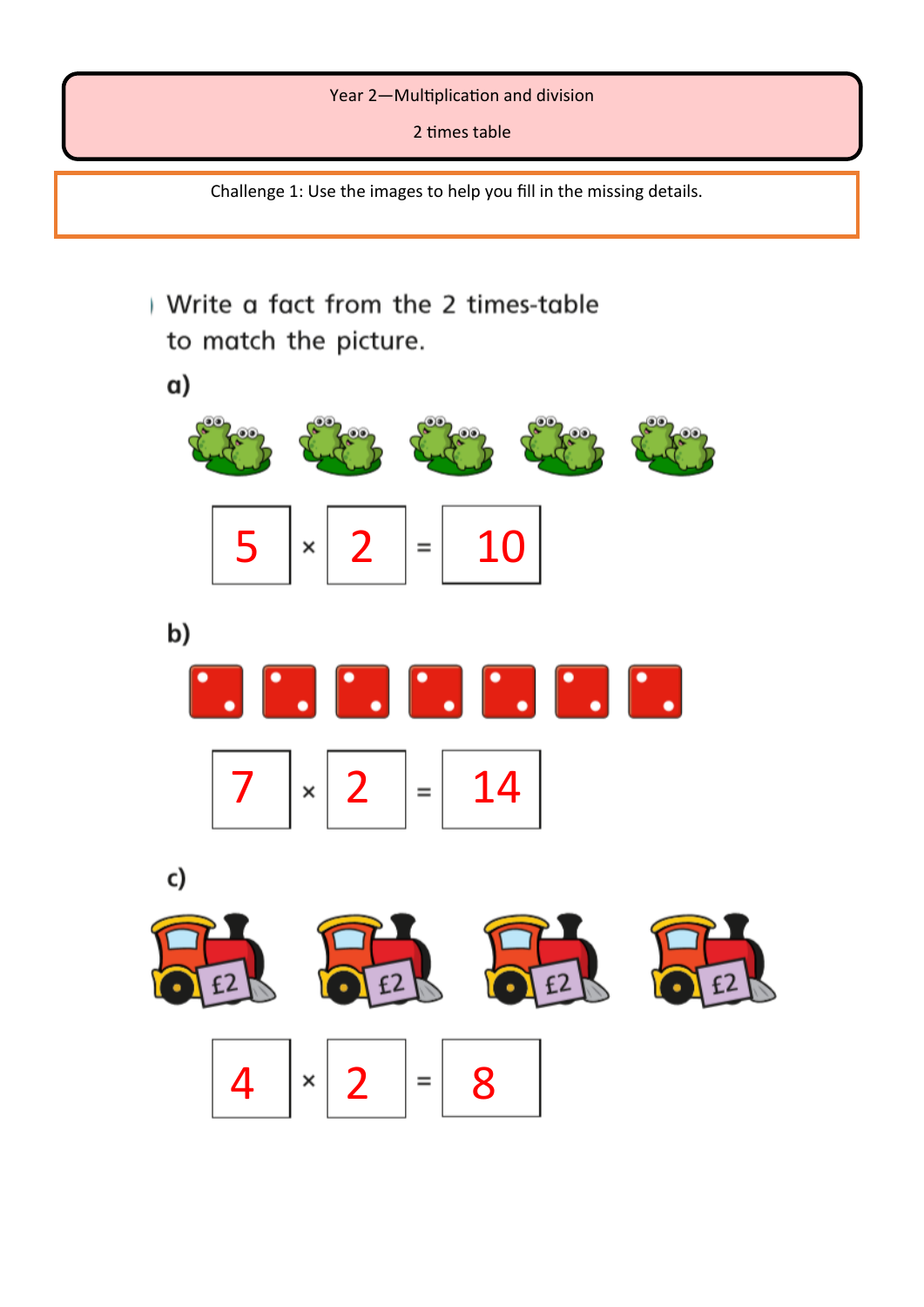Challenge 2 : using your knowledge of arrays from yesterday, finish drawing the array so that they match the times table fact and find the answer.



Challenge 3 : Use your super knowledge of the 2 times table to fill in the missing numbers.

a)  $3 \times 2 = \begin{vmatrix} 6 \end{vmatrix}$  f)  $24 = 12 \times 2$ b)  $18 = 9 \times 2$  g)  $2 \times 1$  $= 2$ c)  $2 \times 5 = |10|$  h)  $2 \times 0 =$ **2**  $= 4$  **i)**  $14 = 2 \times$ d)  $2 \times$ e)  $12 = |6| \times 2$   $|11|$  $x 2 = 22$ 

Complete the number sentences.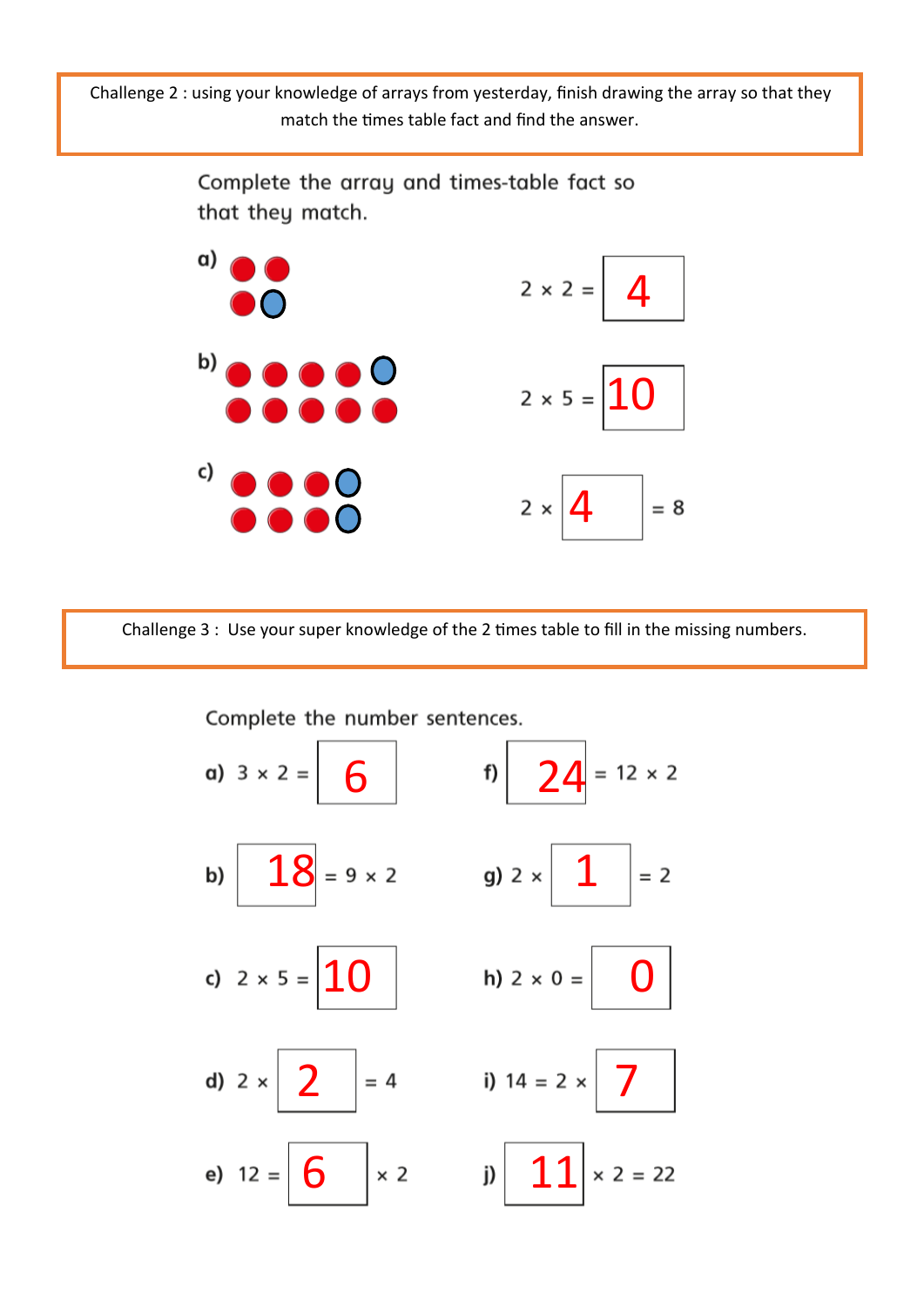#### Year 2—Multiplication and division

5 times table

Challenge 1: Match the images to the time table fact.

a) Match the picture to the times-table fact.



Challenge 2 : Draw a picture to show the times table fact. You could draw anything you like. You could even draw an array!

b) Draw a picture to show  $4 \times 5$